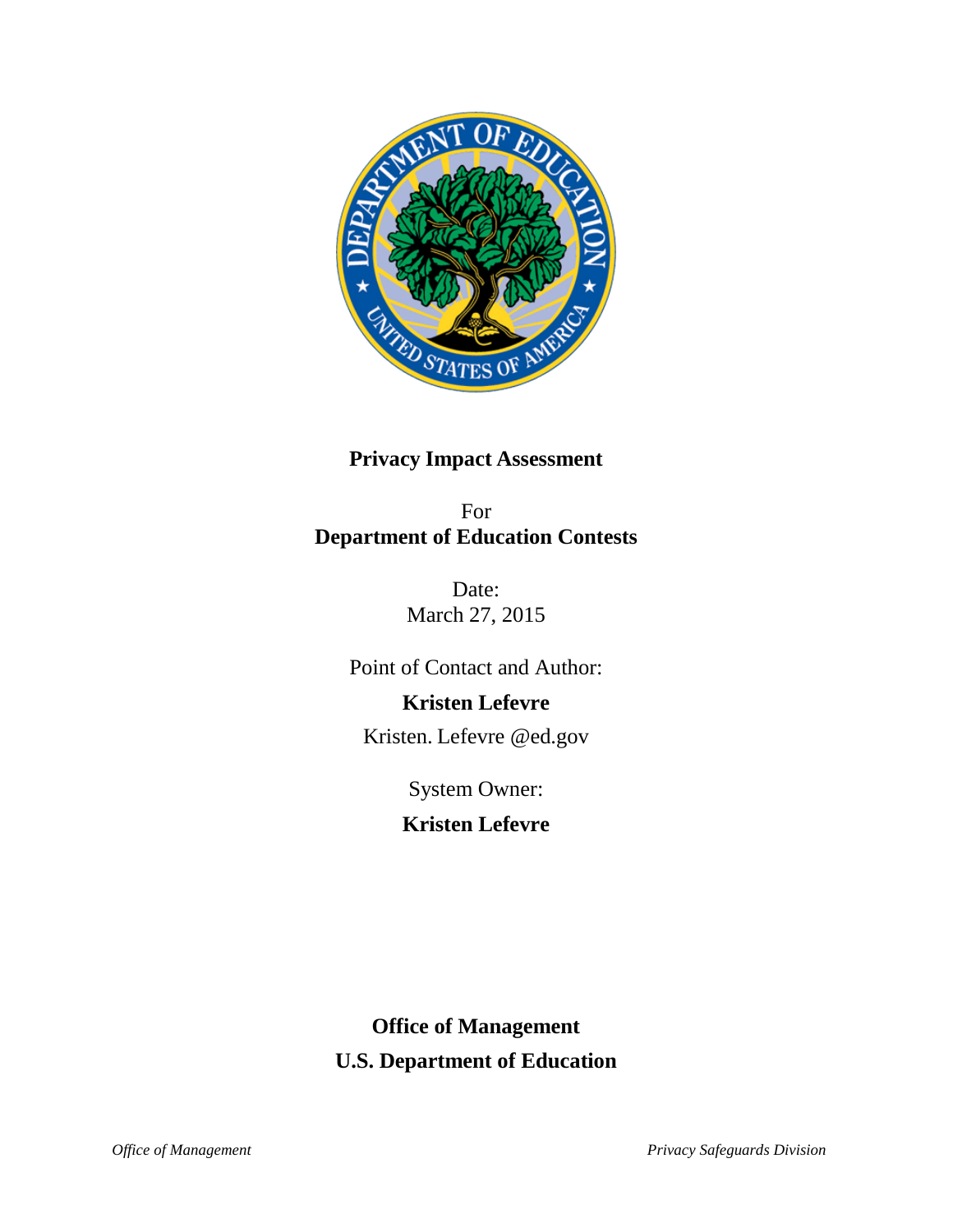

#### **Introduction**

The Department of Education ("the Department" or "ED") often uses contests to encourage citizen participation, engagement, and collaboration, provide information about the Department, provide ED with another channel to broadcast its core messages targeted at its stakeholders, and to provide customer service.

Under OMB M-10-13, an agency may publish one PIA to cover multiple websites or applications that are functionally comparable, as long as the agency's practices are substantially similar across each website and application. This PIA covers all contests sponsored by ED that meet the criteria described below. ED will prepare a separate PIA for any contest that differs substantially, or that raises distinct privacy risks from those covered by this PIA.

In order to reach potential contestants, the contest organizer may use tools such as ED's website, e-mail, paper submission, and current, authorized social media websites and applications owned by ED or by a third party. For a definition of "social media," and the types that may be used for contests, please see the PIA for Social Media websites and Applications found at [http://www2.ed.gov/notices/pia/smwa\\_050111.pdf.](http://www2.ed.gov/notices/pia/smwa_050111.pdf)

Due to the dynamic nature of social media, this PIA will not list ED's authorized social media websites and applications to be used in contests. An updated list of ED's current media presence can be found at [http://www.ed.gov/about/overview/focus/social-media.html.](http://www.ed.gov/about/overview/focus/social-media.html)

## **1. System Information**

*Describe the system - include system name, system acronym, and a description of the system, to include scope, purpose and major functions. Indicate whether the system is new or existing and whether or not the PIA is new or being updated from a previous version; specify whether the system is "agency" or "contractor."*

ED may host a contest on ED's website, a social media site or application such as Facebook, on a video site, such as YouTube, on a partner's third-party website, or on any other publicly available platform. The Department will typically make information about the contest available to the public through multiple means, including through the Department's official website, or other official means. The eligible public is generally provided with the opportunity to enter the contest using non-electronic means as well, unless the contest specifically concerns electronic communications, e.g., producing a video to be posted on You Tube.

This is an agency system, and this is a new PIA.

# **2. Legal Authority**

*Cite the legal authority to collect and use this data. What specific legal authorities, arrangements, and/or agreements regulate the collection of information?*

Under 20 U.S.C. §§ 3402(1) & (3) and 3412(e)(2), the Department has the authority to perform public information functions, through the use of the latest technologies, of useful information about education and related opportunities to conduct contests.

Additionally, the President's Memorandum on Transparency and Open Government (January 21, 2009) and the Director of Office of Management and Budget's (OMB) Open Government Directive Memorandum 10-06 (December 8, 2009), directs agencies to harness new technologies to engage the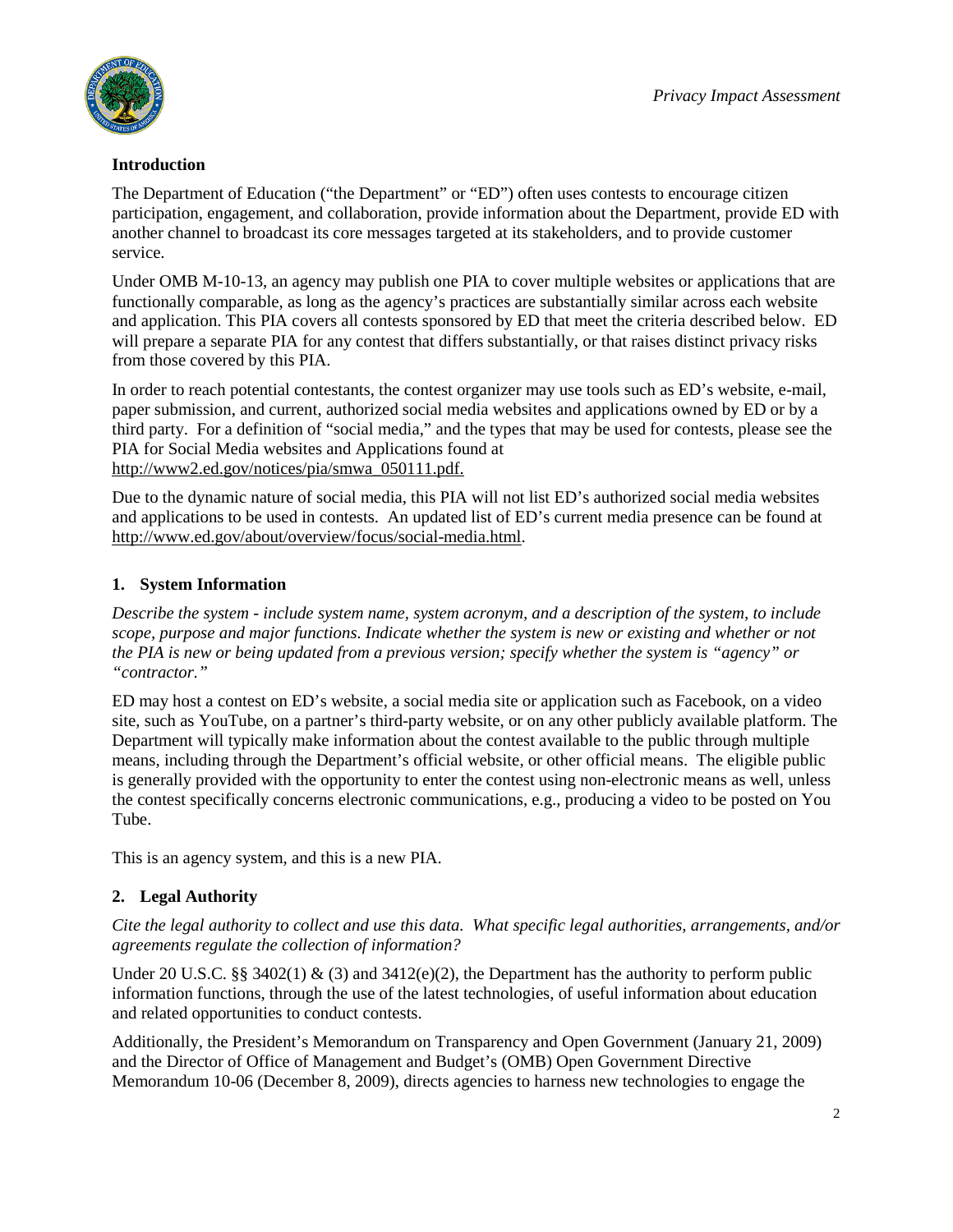

public and provide concrete steps to implement the system of transparency, participation, and collaboration.

This Memorandum also encourages the solicitation of public feedback to identify information of the greatest use to the public, assess and improve levels of collaboration, and identify new opportunities for cooperation in government. The Directive specifically called upon executive agencies to use innovative methods such as prizes and challenges to obtain ideas from and to increase collaboration with those in the private sector, non-profit and academic communities. OMB subsequently issued "Guidance on the Use of Challenges and Prizes to Promote Open Government" in [Memorandum 10-11 \(March 8, 2010\),](http://www.whitehouse.gov/sites/default/files/omb/assets/memoranda_2010/m10-11.pdf) which strongly encouraged agencies to "utilize prizes and challenges as tools for advancing open government, innovation, and the agency's mission."

In response to these Memoranda, ED developed its Open Government Plan:

[http://www.ed.gov/open/plan.](http://www.ed.gov/open/plan) This plan encourages public participation using web-based collaboration tools and will use such tools to engage the public. Accordingly, the Department uses social media websites or applications for external relations (such as communications, outreach, and public dialogue), to provide information about or from the Department, to encourage citizen participation, engagement, and collaboration, to provide a new channel for ED to broadcast core messages targeting the ED community and to provide customer service. The Department uses these tools to make information and services widely available, while promoting transparency and accountability. Any information about a contest that ED places on a social media website or application will also be made available through ED's official website [\(www.ed.gov\)](http://www.ed.gov/), or other official means, whenever possible.

#### **3. Characterization of the Information**

*What elements of personally identifiable information (PII) are collected and maintained by the system (e.g., name, social security number, date of birth, address, phone number)? What are the sources of information (e.g., student, teacher, employee, university)? How is the information collected (website, paper form, on-line form)? Is the information used to link or cross-reference multiple databases?*

The specific information collected will vary according to the contest, but generally, the Department will need to collect a contestant's first and last name, phone number, grade, school, address, city, and state, along with a parental consent release form if the contestant is under the age of 18, or a release form if the contestant is over the age of 18. Under rare circumstances, Social Security Numbers (SSNs) may also be collected when needed for financial transactions.

The PII may be collected through a variety of means, including the Department's website or third party websites or applications, and would be collected directly from the contestant or from the contestant's parent or guardian. If SSNs are collected, they would be collected directly from the contestant, and through an alternate means, not the website or application. For example, the Department may need the SSN of a winning contestant who won prizes worth over \$600. In that circumstance, the Department would reach out to the contestant by telephone or U.S. Mail to obtain the SSN.

The Department will review and document information from the contestants to verify eligibility based on the contest's rules and guidelines. Participation is always voluntary. If a contestant is selected as a finalist, but will not provide the personal information required by the contest's rules or will not sign a release form (which in part provides authorization for the Department's use and disclosure of PII), the contestant will not be considered as a finalist or potential winner in the contest.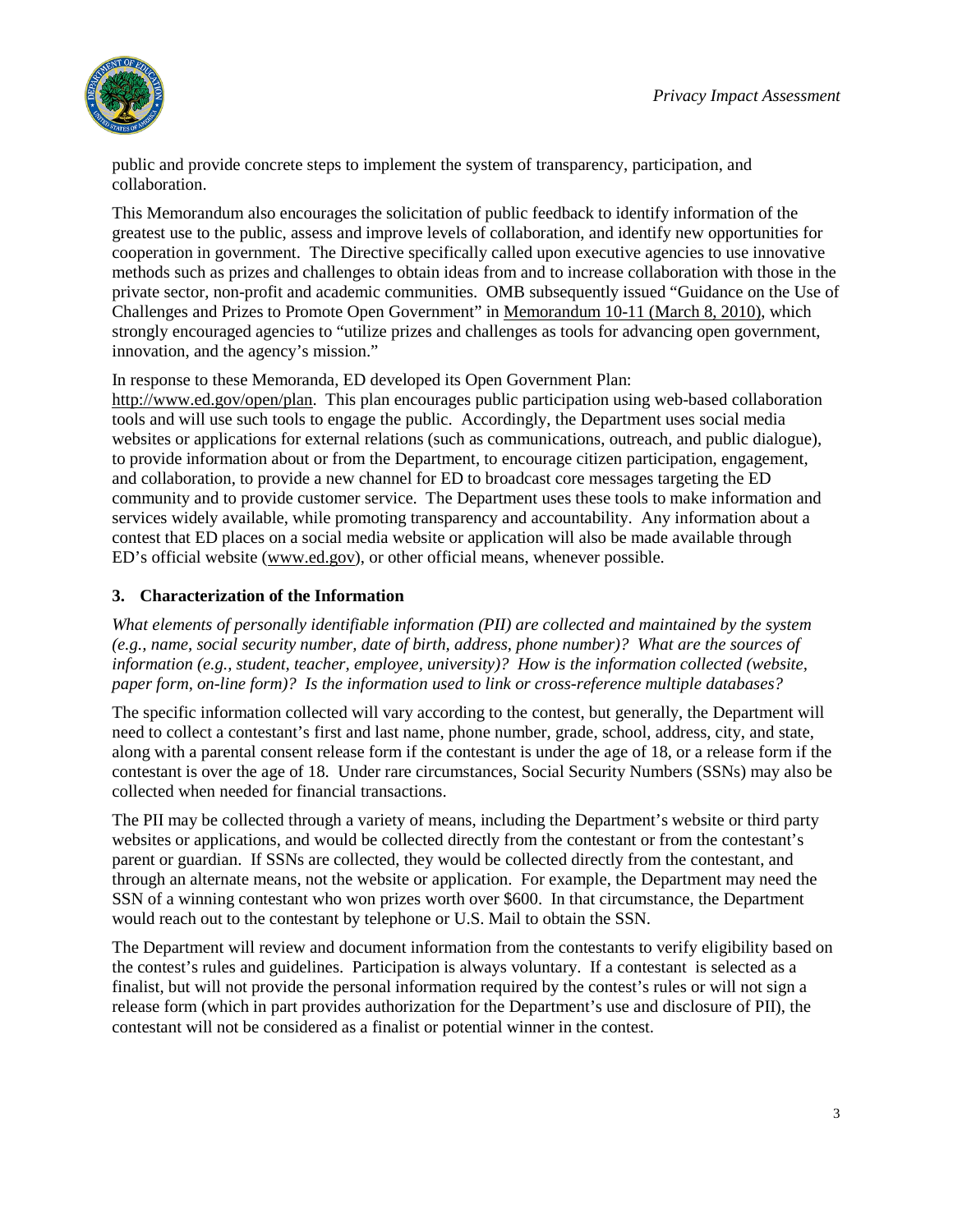



#### **4. Why is the information collected?**

*How is this information necessary to the mission of the program, or contributes to a necessary agency activity? Given the amount and any type of data collected, discuss the privacy risks (internally and/or externally) identified and how they were mitigated.*

ED collects the PII for the specific purpose of conducting the contest and publicizing the award recipients and their entries. ED must collect PII to ensure that contestants meet the contest requirements in order to confirm their eligibility, to contact contestants and winners, to award any prizes, and to attract public attention to the program, activity, or issue of concern to which the contest relates.

ED will collect only PII necessary to conduct the contest and to publicize the award recipients and their entries. ED will not usually collect sensitive PII, such as SSNs, and will only collect the minimum amount of PII necessary, such as voluntarily provided contact information. Under rare circumstances, such as when prizes are worth \$600 or more, SSNs would be collected for the limited purposes of tax reporting.

While there is a small risk related to collecting and maintaining this PII, the Department mitigates that risk by collecting only that information that is necessary for the purpose for which it was collected. ED also has robust security to protect the information it collects and maintains.

#### **5. Social Security Number (SSN)**

*If an SSN is collected and used, describe the purpose of the collection, the type of use, and any disclosures. Also specify any alternatives that you considered, and why the alternative was not selected. If system collects SSN, the PIA will require a signature by the Assistant Secretary or designee. If no SSN is collected, no signature is required.*

Under rare circumstances, such as when prizes were worth \$600 or more, ED is obligated to report the taxpayers who were awarded prizes indicating the fair market value (FMV) of the prize on an IRS Form 1099-MISC that must be given to the prize winner and to the IRS by Jan. 31 of year following the year in which the prize was awarded. Because the prize winner's name, address, and Social Security number must be on the form, SSNs would be collected for the limited purposes of tax reporting. There is no alternative to the use of SSNs for tax reporting purposes. If SSNs are collected, it would only be after a prize was awarded, and would not be collected through the ED's website or a third-party website or application, but would instead be collected directly from the contestant.

#### **6. Uses of the Information**

*What is the intended use of the information? How will the information be used? Describe all internal and/or external uses of the information. What types of methods are used to analyze the data? Explain how the information is used, if the system uses commercial information, publicly available information, or information from other Federal agency databases.*

ED will use the PII collected to conduct the contest and publicize the award recipients and their entries. ED may use a minimum amount of non-sensitive PII as necessary for the proper performance of agency functions and which has practical utility. For example, if ED collects contact information as part of a contest, then ED may use the contestant's contact information for the purposes for which it was provided, or any purpose compatible with the purpose for which ED collected it. Additionally, ED will collect and maintain such information in compliance with applicable laws and regulations.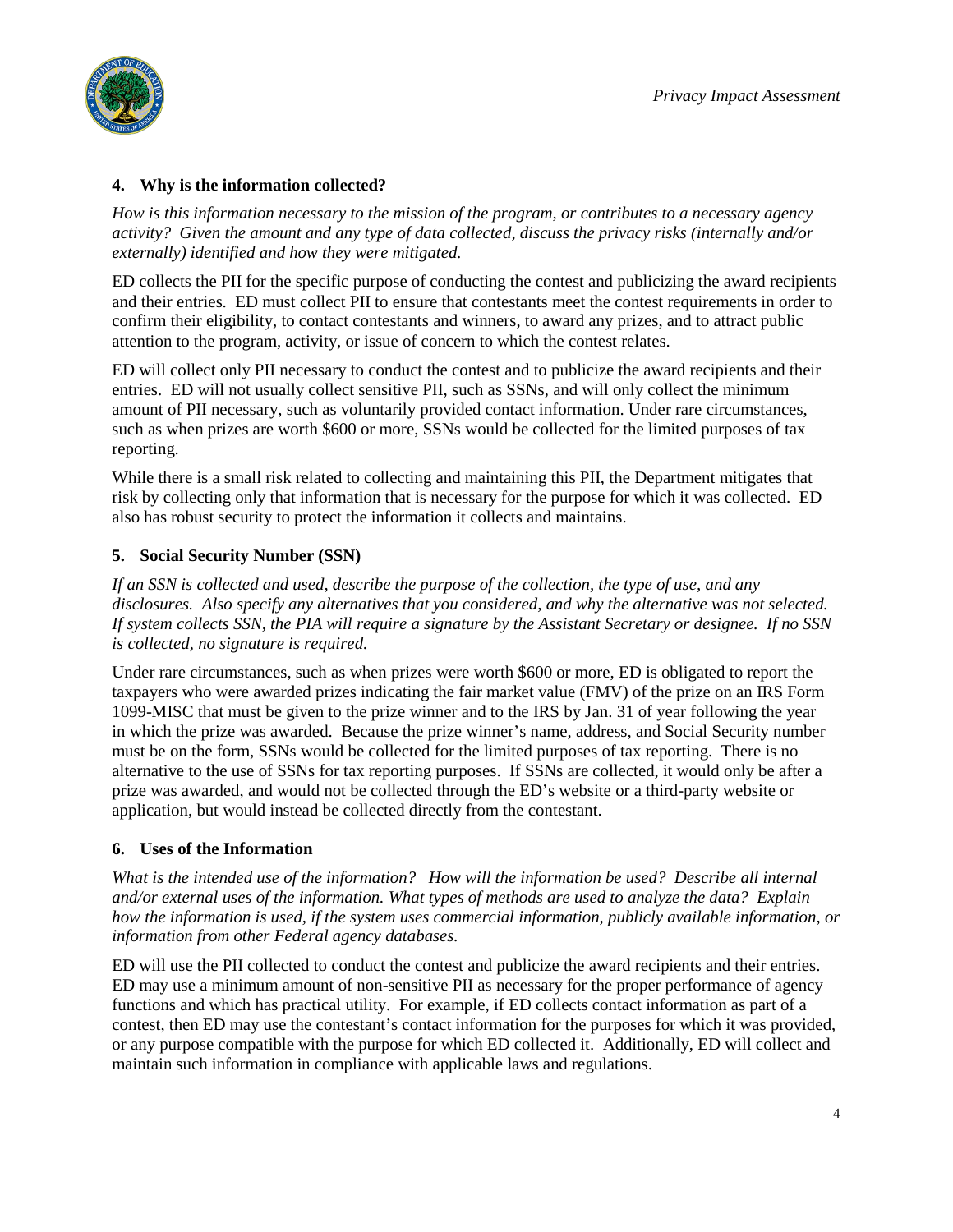

The Department also may use PII that is voluntarily submitted by finalists to confirm their eligibility, meaning to ensure that they have complied with the contest's eligibility requirements. The Department also may use PII of the contest winners to attract public attention to the program, activity, or issue of concern to which the contest relates.

# **7. Internal Sharing and Disclosure**

*With which internal ED organizations will the information be shared? What information is shared? For what purpose is the information shared?*

ED will only share the information internally with those with a need to know in order to conduct the contest, and to publicize the award recipients and their entries. ED will share only the minimum amount of PII necessary for that purpose.

## **8. External Sharing and Disclosure**

*With what external entity will the information be shared (e.g., another agency for a specified programmatic purpose)? What information is shared? For what purpose is the information shared? How is the information shared outside of the Department? Is the sharing pursuant to a Computer Matching Agreement (CMA), Memorandum of Understanding or other type of approved sharing agreement with another agency?*

ED will not share with other external entities information submitted to or collected by ED or by thirdparty media sites, except for with partners participating in the contest, and publicizing the award recipients and the winning entries. Under rare circumstances, such as when prizes were worth \$600 or more, SSNs would be shared with the IRS for the limited purposes of tax reporting. When the contest winners have been selected, the Department will share the contest winner's name, city, state of residence, and the name of the contest winner's school with the public. No other contestants' PII will be shared with the public.

## **9. Notice**

*Is notice provided to the individual prior to collection of their information (e.g., a posted Privacy Notice)? What opportunities do individuals have to decline to provide information (where providing the information is voluntary) or to consent to particular uses of the information (other than required or authorized uses), and how individuals can grant consent?* 

The solicitation to enter the contest will provide notice to contestants in whatever media the contest is advertised. The ED website and/or the third-party social media websites and applications will provide individuals who enter the contest with notice prominently placed on the site about what information will be collected and how that information will be used. If the contest is conducted using a social media website, consult the Privacy Impact Assessment for Social Media websites and Applications [http://www2.ed.gov/notices/pia/smwa\\_050111.pdf,](http://www2.ed.gov/notices/pia/smwa_050111.pdf) for additional information about Notice.

#### **10. Security**

*What administrative, technical, and physical security safeguards are in place to protect the PII? Examples include: monitoring, auditing, authentication, firewalls, etc. Has a C&A been completed? Is the system compliant with any federal security requirements?* 

If the contestants' information is collected and retained in a physical file, the physical file will be stored in a locked cabinet with the U.S. Department of Education's building. All physical access to Department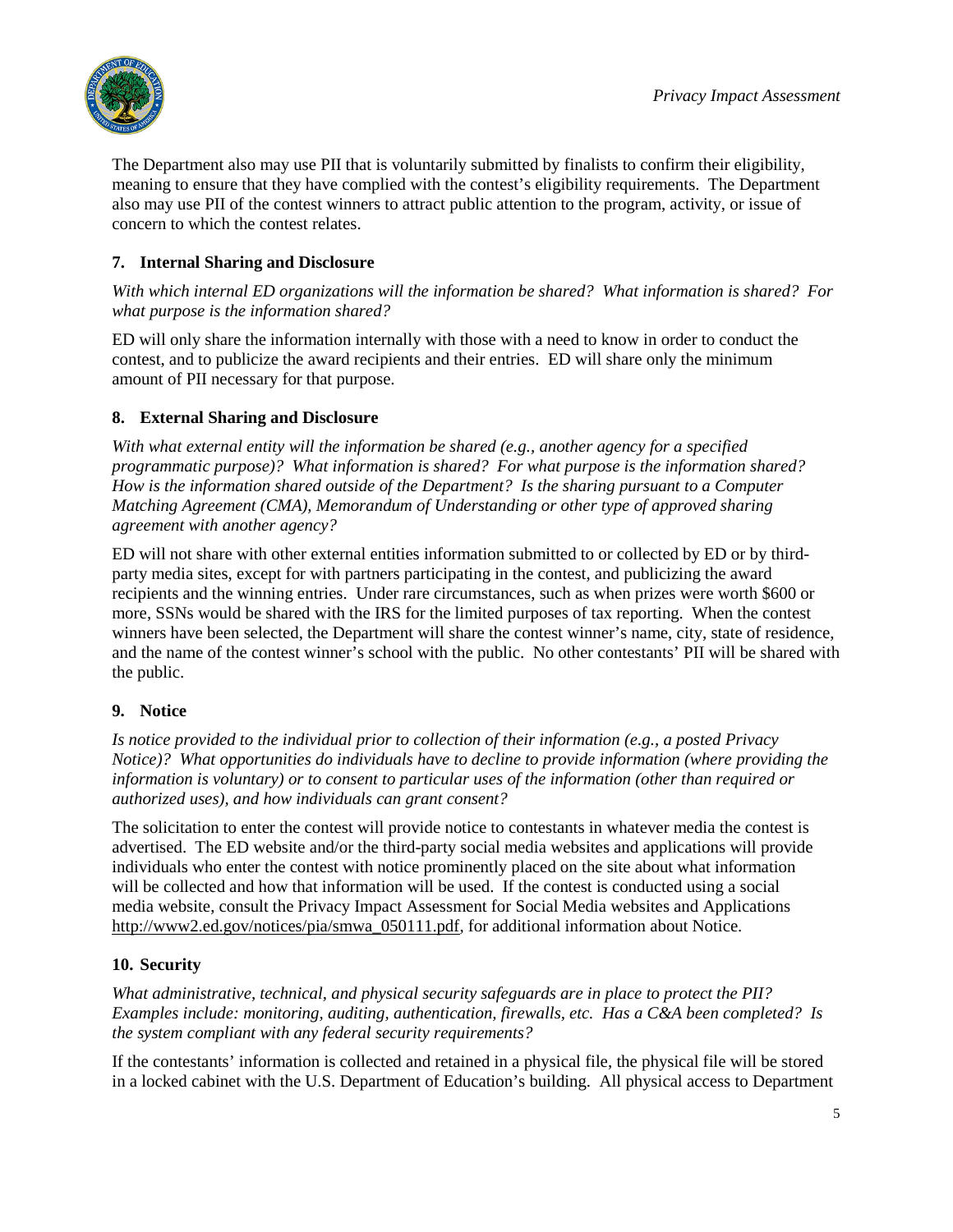

sites are controlled and monitored 24/7 by security personnel who ensure that all persons entering the building are properly badged to enter the building.

If the contestants' information is retained electronically, it will be maintained on ED's computer systems. The computer systems employed by ED offer a high degree of resistance to tampering and circumvention. The Department uses special software programs for monitoring network traffic to identify unauthorized attempts to upload or change information, or otherwise to cause damage to government computer systems. These programs collect no information that would directly identify individuals, but they do collect information that could help ED identify someone attempting to tamper with the website.

ED may conduct the contest using social media or another third-party website or application. ED does not actively seek sensitive PII and it does not collect, maintain, or disseminate sensitive PII from individuals who interact with its authorized social media websites and applications. In rare circumstances, if sensitive PII is collected for purposes described above, the PII will be collected and protected commensurate with the risk.

The decision to authorize social media usage is a business decision and comes from a risk management process made by the management team with inputs from all stakeholders, including the Chief Information Officer, the Chief Information Security Officer, the Office of the General Counsel, the Chief Privacy Officer, the Office of Communications and Outreach, and the program owner. After a decision is made to authorize a social media use, the appropriate security safeguards will be implemented.

Security safeguards for third-party sites are described within the terms of use published by the third-party social media public networks. External, non-Federal, organizations operate and control thirdparty social media websites and applications. ED provides clear and conspicuous notice in a prominent location at the point of dissemination that these third-party social media websites and applications are controlled and operated by a third-party and are not a Federal or agency website. For third-party websites where ED maintains an official presence, and where possible, ED will provide a link to ED's privacy policy found at [http://www2.ed.gov/notices/privacy/index.html.](http://www2.ed.gov/notices/privacy/index.html)

#### **11. Privacy Act System of Records**

*Is a system of records being created or altered under the Privacy Act, 5 U.S.C. 552a? Is this a Department-wide or Federal Government-wide SORN? If a SORN already exists, what is the SORN Number?* 

ED does not currently maintain a system of records specifically for the PII collected for contests that ED conducts and which this PIA covers. However, if ED conducts a contest that isn't covered by an existing system of records notice, one will be published in the Federal Register, as required by the Privacy Act.

#### **12. Records Retention and Disposition**

*Is there a records retention and disposition schedule approved by the National Archives and Records Administration (NARA) for the records created by the system development lifecycle AND for the data collected? If yes – provide records schedule number:*

These records are currently unscheduled. Applicable records retention schedules will be identified and/or developed, and submitted to the NARA if required. Until the records retention determinations are finalized, no records will be destroyed.